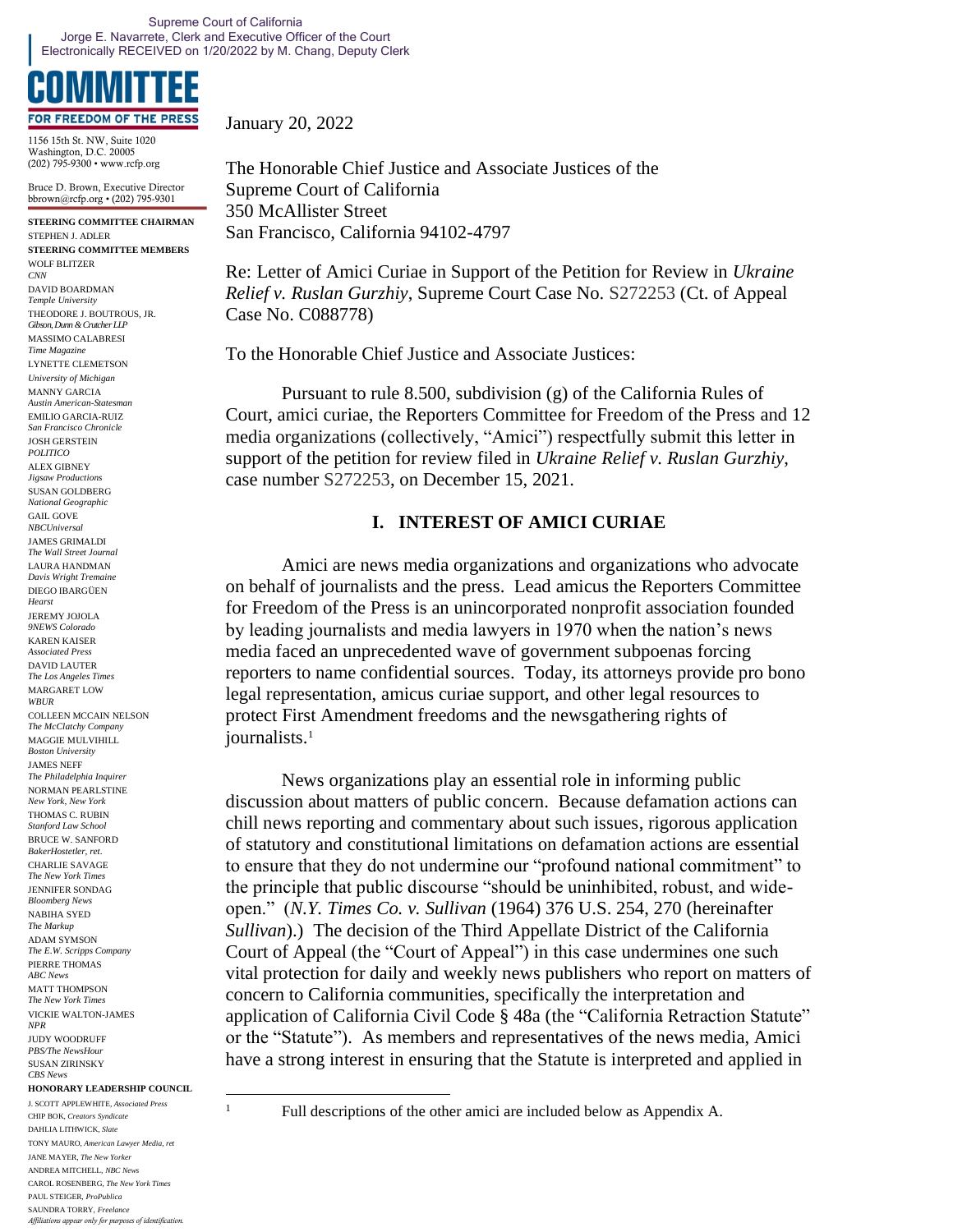a manner that provides an effective safeguard for the constitutional protections for a free press under the First Amendment and the California Constitution. Accordingly, for the reasons discussed herein, Amici urge this Court to grant review.<sup>2</sup>

#### **II. WHY REVIEW SHOULD BE GRANTED**

This case concerns an important question of law; specifically, the evidentiary burden required to show that a publication is a news publication for purposes of the California Retraction Statute. (*See* Cal. Rule of Court 8.500(b)(1) ["The Supreme Court may order review of a Court of Appeal decision" when necessary "to settle an important question of law"].) Here, Plaintiffs-Respondents (collectively, "Respondents") alleged that Petitioner-Defendant-Appellant Ruslan Gurzhiy ("Gurzhiy") defamed them in three articles he wrote and published in his online news outlet, *The Slavic Sacramento*. (Op. 2.) Gurzhiy filed a special motion to strike pursuant to California's anti-SLAPP law, Code Civ. Proc. § 425.16. (*Id.*) The trial court granted the motion in part and denied the motion in part. (*Id.*) In denying the motion in part, the trial court misinterpreted, and thus failed to apply, the California Retraction Statute which provides that "[i]n any action for damages for the publication of a libel in a daily or weekly news publication" a "plaintiff shall only recover special damages unless a correction is demanded and is not published." (Civ. Code  $\S$  48a, subd. (a), (d)(5).) The Statute defines a weekly news publication as "a publication, either in print or electronic form, that contains news on matters of public concern and that publishes at least once a week." (*Id.*)

Respondents did not request a correction. (*Id.* at 3.) Thus, Gurzhiy argued that the California Retraction Statute barred Respondents' claims except with respect to special damages. (*Id.*) However, despite Gurzhiy's uncontradicted sworn declaration that *The Slavic Sacramento* publishes two to five articles per week (*Id.* at 19), the Court of Appeal affirmed the lower court's holding that Gurzhiy failed to meet his burden to show that *The Slavic Sacramento* publishes news at least once a week. (*Id.* at 23–24.) In reaching its decision, the court concluded that, because Gurzhiy's declaration did not include a weekly publication schedule or list of issues for *The Slavic Sacramento* (*Id.* at 22) or include a showing that it was published at least 36 times during the relevant 36 week period between publication of the allegedly defamatory articles (*Id.* at 21), Gurzhiy did not produce sufficient evidence to "determine the truth of his statement." (*Id.* at 22).

In finding that Gurzhiy's uncontroverted sworn declaration was insufficient to establish that *The Slavic Sacramento* publishes on a weekly basis, the Court of Appeal imposed an evidentiary burden not found in the Statute that runs contrary to the intent of the California Legislature ("Legislature"). Indeed, the Legislature amended the Statute in 2015 with the express intent that it apply to a broader group of news publications,

<sup>&</sup>lt;sup>2</sup> Amici write to address only the Court of Appeal's holding that the California Retraction Statute does not apply to *The Slavic Sacramento*. Amici do not address the other issues presented and fully addressed in Gurzhiy's Petition for Review.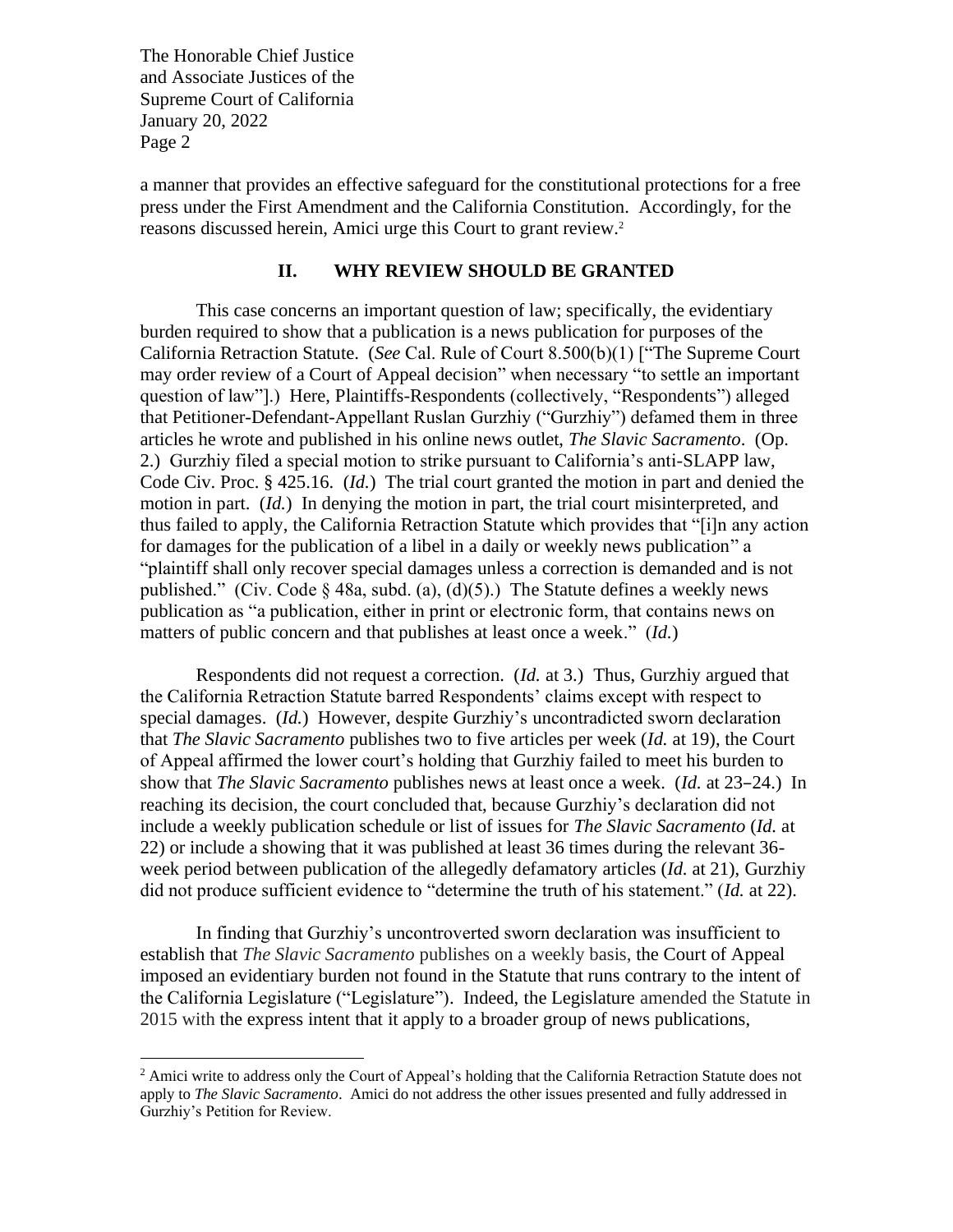including smaller, online publications like *The Slavic Sacramento*.(Assem. Bill No. 998 (2015-2016 Reg. Sess.).) The Court of Appeal's decision on this issue, which has not before been addressed by this Court, has far-reaching implications, particularly for local and community news publications and foreign language news outlets. If allowed to stand, the Court of Appeal's decision could deny these smaller news organizations the protection the Legislature specifically intended to afford them under the Statute.

#### **A. The Court of Appeal erred in finding that** *The Slavic Sacramento* **did not show it is a "weekly news publication" within the meaning of the Statute.**

The California Retraction Statute was enacted in 1931 "to encourage a more active press" by shielding it "from liability arising from erroneous published statements." (*Kapellas v. Kofman* (1969) 1 Cal.3d 20, 30). Thus, the Legislature designed the Statute to protect publications that engage in the "immediate" or "rapid" dissemination of news (*Field Research Corp. v. Superior Court* (1969) 71 Cal.2d 110, 114-115 (hereinafter "*Field Research*")), and that "may in good faith publicize items that are untrue but whose falsity they have neither the time nor the opportunity to ascertain." (*Kalpoe v. Superior Court* (2013) 222 Cal.App.4th 206, 212].). The Statute reflects the Legislature's view that "the public interest in the dissemination of news outweighs the possible injury to a plaintiff from the publication of a libel," and thus "properly encourage[s] and protect[s] news dissemination by relieving newspapers and radio stations from all but special damages resulting from defamation, upon the publication of a retraction." (*Id.).* In 2014, the Court of Appeal, Second Appellate District, Division Four held that the Statute applied only to print newspapers and radio broadcasts and therefore did not apply to the daily online entertainment newspaper *The Wrap*. (*Thieriot v. The Wrapnews Inc.*, No. B245022, 2014 WL 1491494, at \*11 (Cal. Ct. App. Apr. 15, 2014).) In response to that decision, the Legislature amended the Statute in 2015 to extend its protection to daily and weekly online news publications, who, like print publications, may also be engaged in the immediate dissemination of news. (Assem. Floor Analysis of Assem. Bill No. 998 (2015-2016 Reg. Sess.) Aug. 31, 2015, p. 2.) As amended, the Statute defines a "daily or weekly news publication" as "a publication, either in print or electronic form, that contains news on matters of public concern and that publishes at least once a week." (Civ. Code § 48a, subd. (d)(5).)

Here, Gurzhiy submitted a sworn declaration in which he stated that he is the creator and Editor-in-Chief of *The Slavic Sacramento*, "an online news publication that publishes matters of public concern to the Slavic community." (Pet. 26.) The declaration goes on to state that "*The Slavic Sacramento* has been publishing news on a weekly basis (between two and five articles each week) since 2014." (*Id.*) Respondents did not challenge or dispute Gurzhiy's declaration in the trial court. (*Id*. at 22.) Yet despite the fact that Gurzhiy's declaration established each element of the definition of a weekly news publication under Civ. Code § 48a, subd. (d)(5), the Court of Appeal rejected that uncontroverted sworn testimony as "conclusory" and insufficient to show that *The Slavic Sacramento* "was a weekly publication under section 48a." (*Id.* at 22–23.)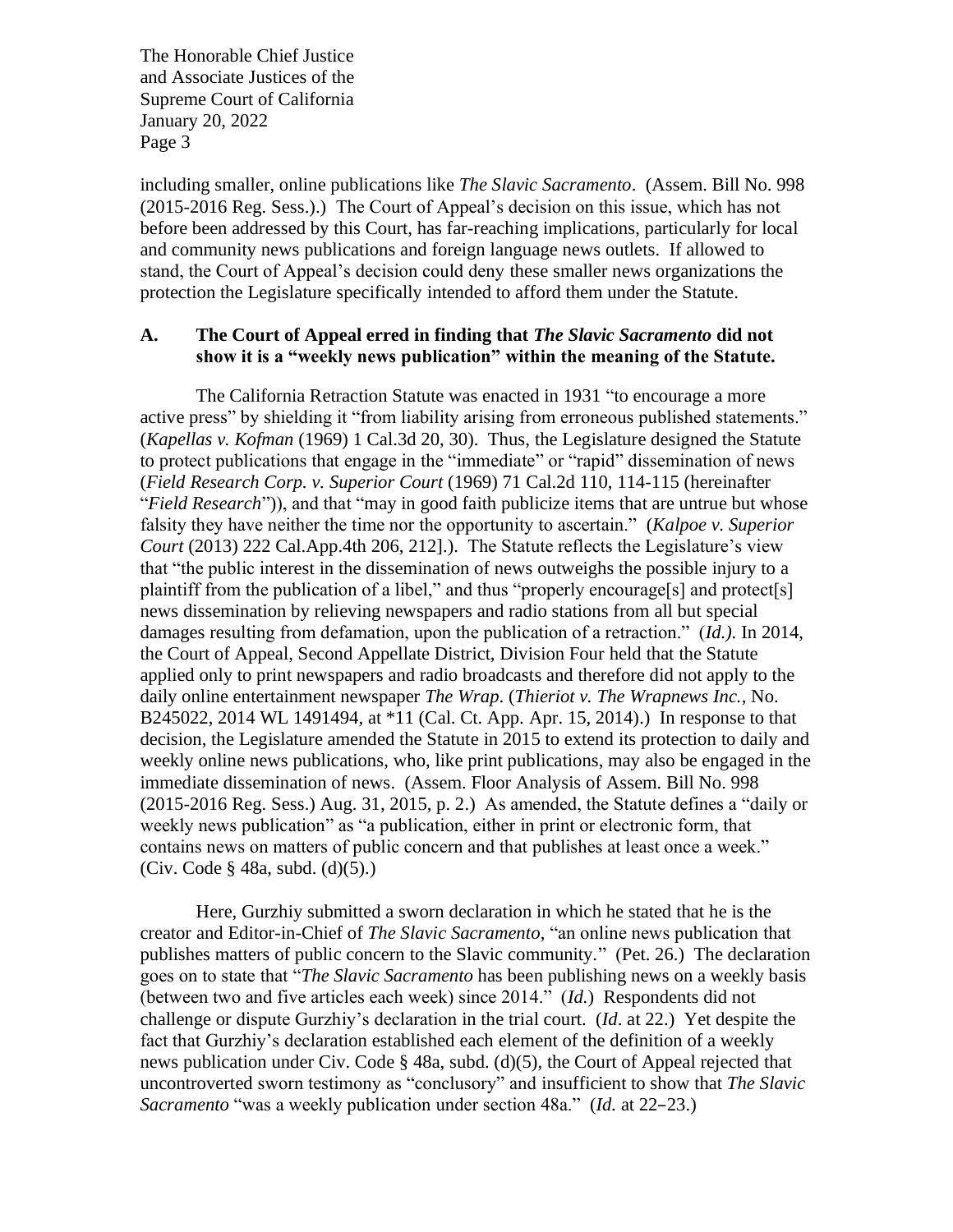As Gurzhiy argues in his Petition, "in deciding if evidence is impermissibly conclusory, the question in each case is whether the declaration provides the necessary foundation and does not purport to relay a mere opinion." (*See* Pet. 23–25 (collecting cases).) Gurzhiy, the Editor-in-Chief of *The Slavic Sacramento*, stated in his sworn testimony that the publication "has been publishing news on a weekly basis (between two and five articles each week) since 2014." (*Id.* at 26.) This is not a mere opinion, but a foundational statement of fact from the Editor-in-Chief of the news publication at issue. Gurzhiy thus satisfied his burden under Civ. Code § 48a, subd. (d)(5) to show that *The Slavic Sacramento* is "a publication . . . in . . . electronic form, that contains news on matters of public concern and that publishes at least once a week." In finding otherwise, the Court of Appeal's decision runs contrary to the Legislature's intent that the Statute, as amended, be construed broadly to apply to online publications that "perform the same news-disseminating function as a daily newspaper." (Assem. Bill No. 998 (2015-2016 Reg. Sess.).) Rather, in imposing an increased evidentiary burden, the decision serves to "actively discourage the very free and rapid dissemination of news [that the Statute] seeks to encourage." (*Field Research*, *supra*, 71 Cal.2d at p. 115.)

#### **B. The Court of Appeal's holding undermines the ability of local and foreign language news outlets to avail themselves of the Statute's protections.**

The Court of Appeal's finding that Gurzhiy's declaration was insufficient to establish that *The Slavic Sacramento* is a weekly news publication imposes a significant burden on news publications seeking to invoke the California Retraction Statute, specifically, smaller, online, local, and foreign language news outlets. In extending the protections of the Statute to daily and weekly news publications, including online news outlets, the Legislature sought to ensure that the free exchange of information would remain unfettered in accordance with the principles of the First Amendment and the California Constitution. (U.S. Const., 1st Amend.; Cal. Const., art. I, § 2.) The First Amendment secures our "profound national commitment to the principle that debate on public issues should be uninhibited, robust, and wide-open . . . ." (*Sullivan*, *supra*, 376 U.S. at p. 70.) As the Supreme Court has observed: "'[A]n untrammeled press [is] a vital source of public information,' . . . and an informed public is the essence of working democracy." (*Minn. Star & Trib. Co. v. Minn. Comm'r of Revenue* (1983) 460 U.S. 575, 585 [quoting *Grosjean v. Am. Press Co.* (1936) 297 U.S. 233, 250].) And California courts have long recognized that "[o]ur form of democratic government is dependent upon the unfettered exchange of information. (*Beilenson v. Superior Court* (1996) 44 Cal.App.4th 944, 956.)

Local news organizations play an essential role in informing the American public. (*See* Josh Stearns, *How We Know Journalism is Good for Democracy*, Medium (June 26, 2018) < https://perma.cc/YS2K-3DKS> [as of Dec. 16, 2021] [compiling studies examining the importance of local news].) Similarly, foreign language news organizations are a critical source of information for Americans whose primary or sole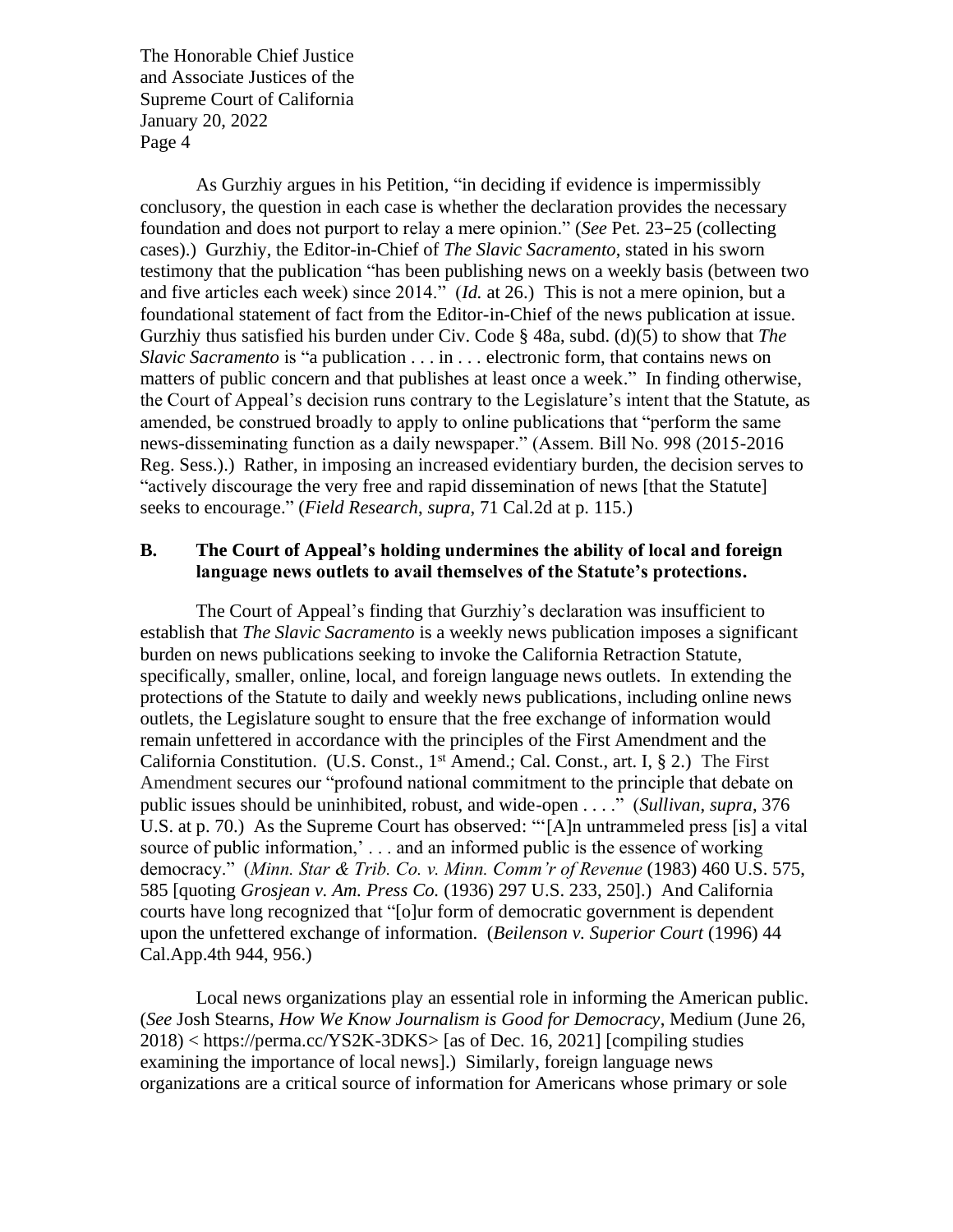language is not English.<sup>3</sup> As of 2013, 28 percent of New York City residents subscribed to one of the city's 95 foreign language papers, for a total circulation of about 2.94 million. (*See* Center for Community and Ethnic Media, *Getting the Word Out (or Not): How and Where New York City Advertises* (Mar. 2013) < https://perma.cc/5QKM- $28WV$  [as of Dec. 16, 2021].) Since the early 2000s, the U.S. news industry has experienced financial strain as advertising revenue has declined.<sup>4</sup> News organizations of all sizes have suffered, but nondailies have fared the worst. Of the 2,100 newspapers that shuttered between 2004 and 2019, weeklies and nondailies comprised more than 2,000. (Penelope Muse Abernathy, *News Deserts and Ghost Newspapers: Will Local News Survive?* (2020) <https://perma.cc/4PSK-3QUY> [as of Dec. 16, 2021], p. 11.) The demise of these news outlets has contributed to the existence of 1,800 "news deserts" across the country. (*Id.*) 5 Foreign language news organizations have struggled along with their English counterparts. For example, New York's oldest Spanish language newspaper *El Diario La Prensa* lost approximately \$2 million in 2015. (Jas Chana, *Smaller, Ethnic Publications Get a Much-Needed Boost*, Observer (Jan. 29, 2016) < https://perma.cc/EKR7-VY3V> [as of Dec. 16, 2021].)

In order to survive, nondailies and foreign language news organizations must limit their costs. Some smaller news organizations who are sued may well be forced to defend themselves without the benefit of legal counsel.<sup>6</sup> The Court of Appeal's holding that an Editor-in-Chief's uncontroverted declaration that a news organization publishes "between two and five articles a week" is insufficient to show that it is a "daily or weekly news publication" imposes a significant burden on smaller local and foreign language news outlets, requiring them to produce documentary evidence of their publication history and frequency. Indeed, many small online-only news outlets, despite publishing multiple articles a week, may not have a regular "publication" schedule. If the Court of Appeal's holding is allowed to stand, smaller, online-only news organizations, like *The Slavic Sacramento*, may be unable to avail themselves of the protections of the California Retraction Statute—protections that the Legislature intended to extend to them when it amended the Statute in 2015.

<sup>&</sup>lt;sup>3</sup> As of 2016, more than 15 percent of the adult U.S. population spoke a language other than English at home. (Christopher Ingraham, *Millions of U.S. citizens don't speak English to one another – that's not a problem*, Wash. Post (May 21, 2018) < https://perma.cc/7697-NGCV> [as of Dec. 16, 2021].)

This decline in advertising revenue largely has been attributed to competition from social media platforms and other technology companies. (*See* Brad Adgate, *Newspapers Have Been Struggling and Then Came the Pandemic*, Forbes (Aug. 20, 2021) <https://perma.cc/3CKC-PSUD> [as of Dec. 16, 2021].)

<sup>5</sup> "News deserts" are 1) communities that have no local newspaper, or 2) communities that have a local newspaper but whose "residents are facing significantly diminished access to the sort of important local news and information that feeds grassroots democracy." (*Ibid.* at p. 115.)

<sup>6</sup> According to a study conducted in 2015, "65% of the editors who responded reported that the news industry is weaker in its ability to pursue legal activity around First Amendment-related issues than it was 10 years ago." (Knight Foundation, *In Defense of the First Amendment* (2016) <https://perma.cc/CCF7-YEWQ> [as of Dec. 16, 2021].) 89 percent of this group said that a lack of financial resources was to blame. (*Ibid.*)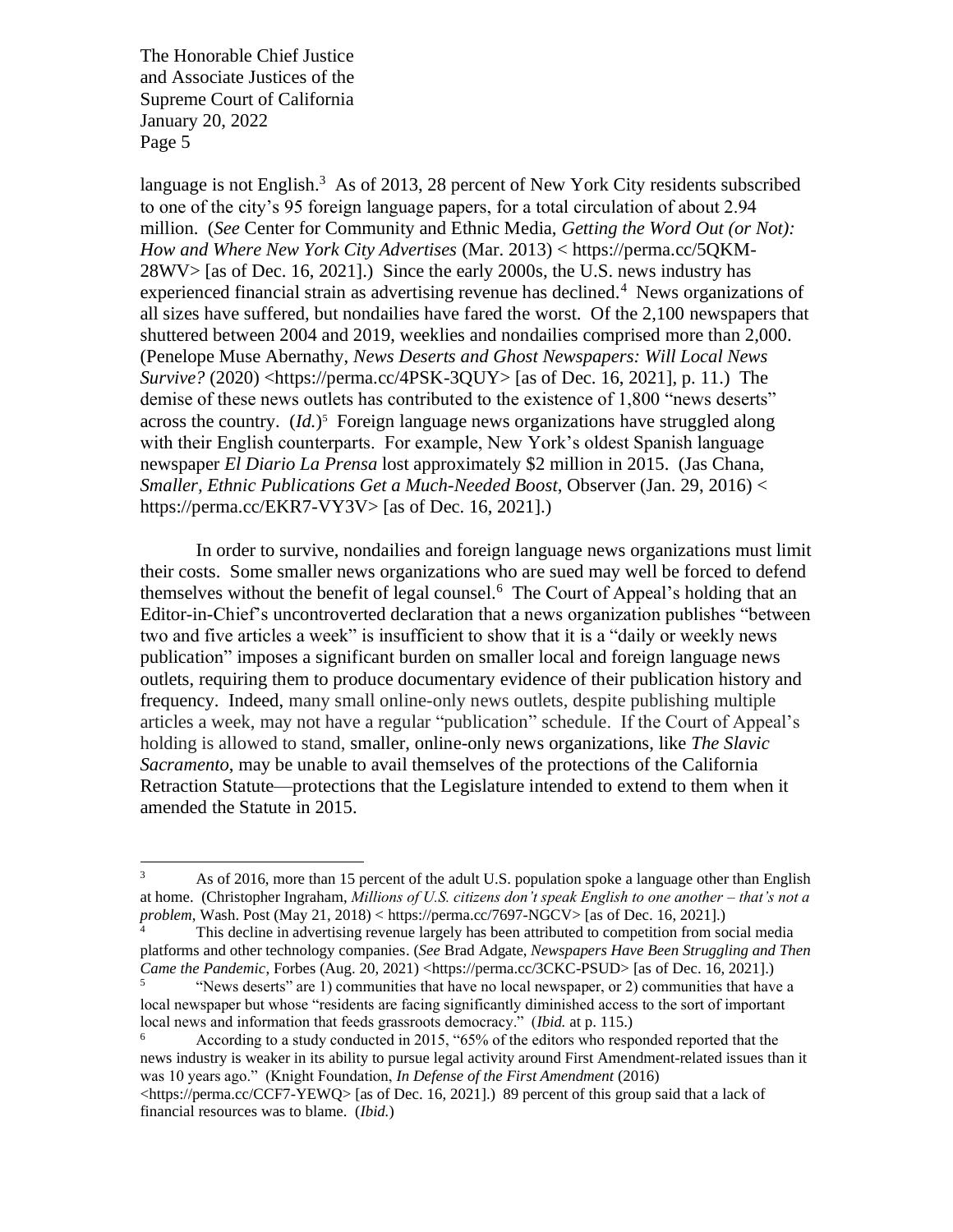For the foregoing reasons, Amici urge this Court to grant the petition for review filed by Petitioners.

Dated: January 20, 2022

Respectfully submitted,

consu tis Katie Townsend (SBN 254321) Counsel of Record for Amici Curiae Bruce D. Brown\* Shannon A. Jankowski\* REPORTERS COMMITTEE FOR FREEDOM OF THE PRESS 1156 15th St. NW, Ste. 1020 Washington, D.C. 20005 Telephone: (202) 795-9300 Facsimile: (202) 795-9310 ktownsend@rcfp.org \*Of counsel

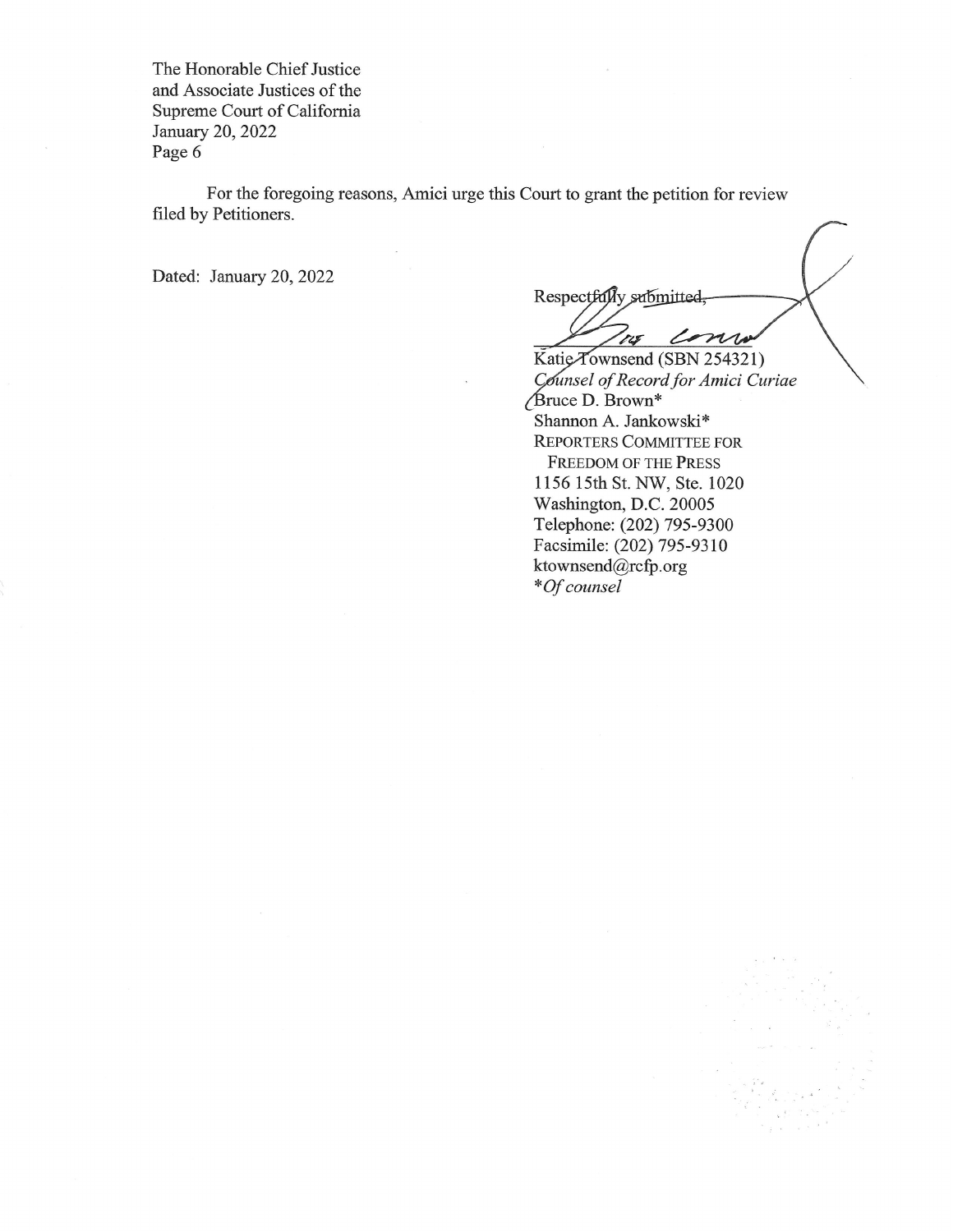#### **APPENDIX A**

## **SUPPLEMENTAL STATEMENTS OF IDENTITY OF AMICI CURIAE**

**The California News Publishers Association** ("CNPA") is a nonprofit trade association representing the interests of over 400 daily, weekly and student newspapers and news websites throughout California.

**The Center for Investigative Reporting (d/b/a Reveal)**, founded in 1977, is the nation's oldest nonprofit investigative newsroom. Reveal produces investigative journalism for its website https://www.revealnews.org/, the Reveal national public radio show and podcast, and various documentary projects. Reveal often works in collaboration with other newsrooms across the country.

**Embarcadero Media** is a Palo Alto-based 40-year-old independent and locally-owned media company that publishes the Palo Alto Weekly, Pleasanton Weekly, Mountain View Voice and Menlo Park Almanac, as well as associated websites. Its reporters regularly rely on the California Public Records Act to obtain documents from local agencies.

**First Amendment Coalition** is a nonprofit public interest organization dedicated to defending free speech, free press and open government rights in order to make government, at all levels, more accountable to the people. The Coalition's mission assumes that government transparency and an informed electorate are essential to a self-governing democracy. To that end, we resist excessive government secrecy (while recognizing the need to protect legitimate state secrets) and censorship of all kinds.

**The Investigative Reporting Workshop**, based at the School of Communication (SOC) at American University, is a nonprofit, professional newsroom. The Workshop publishes in-depth stories at investigativereportingworkshop.org about government and corporate accountability, ranging widely from the environment and health to national security and the economy.

**The Media Institute** is a nonprofit foundation specializing in communications policy issues founded in 1979. The Media Institute exists to foster three goals: freedom of speech, a competitive media and communications industry, and excellence in journalism. Its program agenda encompasses all sectors of the media, from print and broadcast outlets to cable, satellite, and online services.

**MPA – The Association of Magazine Media**, ("MPA") is the industry association for magazine media publishers. The MPA, established in 1919, represents the interests of close to 100 magazine media companies with more than 500 individual magazine brands. MPA's membership creates professionally researched and edited content across all print and digital media on topics that include news, culture, sports,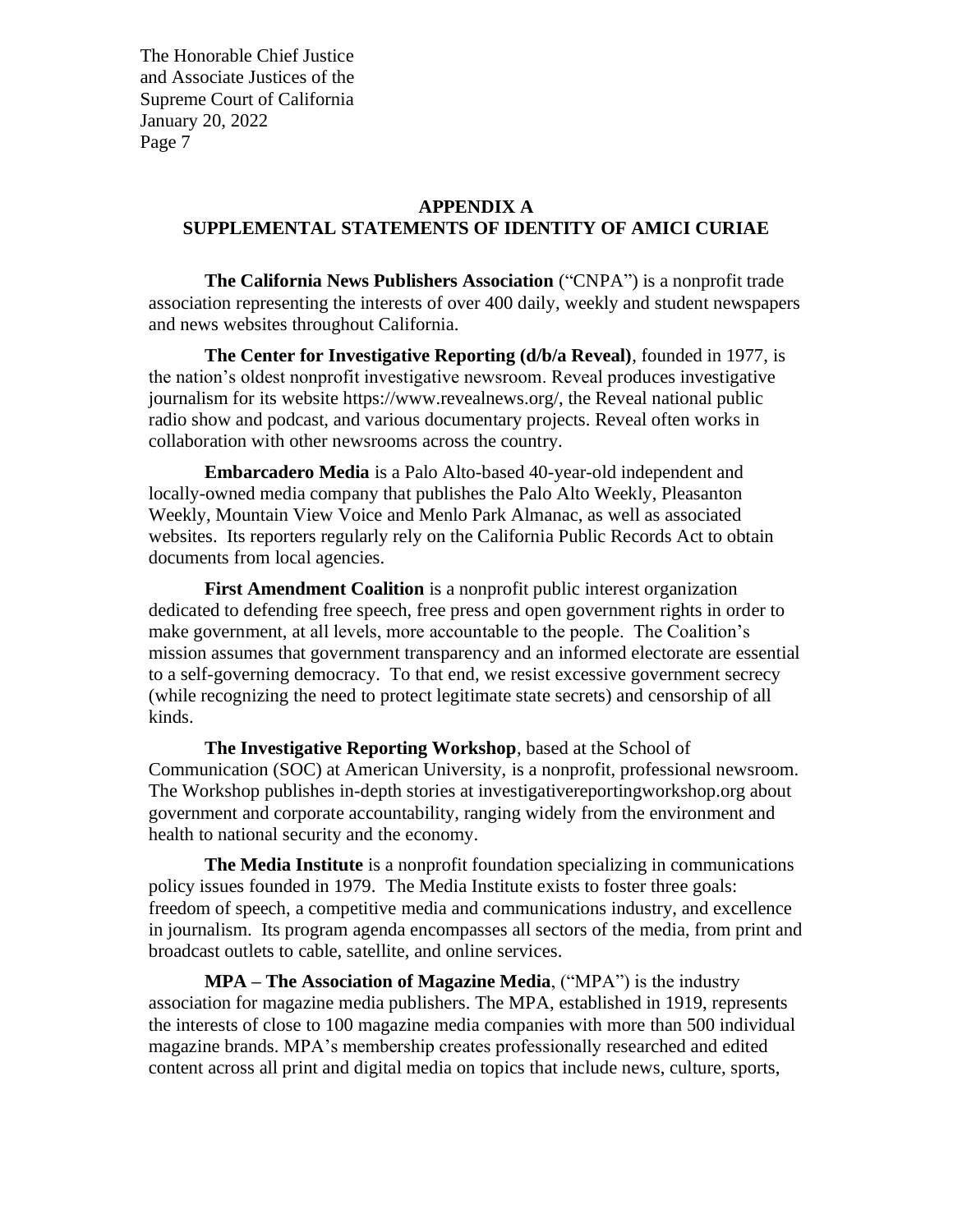lifestyle and virtually every other interest, avocation or pastime enjoyed by Americans. The MPA has a long history of advocating on First Amendment issues.

**The News Leaders Association** was formed via the merger of the American Society of News Editors and the Associated Press Media Editors in September 2019. It aims to foster and develop the highest standards of trustworthy, truth-seeking journalism; to advocate for open, honest and transparent government; to fight for free speech and an independent press; and to nurture the next generation of news leaders committed to spreading knowledge that informs democracy.

**The Northern California Chapter of the Society of Professional Journalists** ("SPJ NorCal") is dedicated to improving and protecting journalism. It is a Chapter of the national Society of Professional Journalists, the nation's most broad-based journalism organization. Founded in 1909 as Sigma Delta Chi, the Society of Professional Journalists promotes the free flow of information vital to a well-informed citizenry, works to inspire and educate the next generation of journalists, and protects the First Amendment guarantees of freedom of speech and press. SPJ NorCal has a Freedom of Information Committee of journalists and First Amendment lawyers, which assists in its free speech and government transparency advocacy. Also, in collaboration with its Freedom of Information Committee, it hosts the annual James Madison Freedom of Information Awards and offers training to journalists on free press and access issues.

**The Society of Environmental Journalists** is the only North-American membership association of professional journalists dedicated to more and better coverage of environment-related issues.

**Society of Professional Journalists** ("SPJ") is dedicated to improving and protecting journalism. It is the nation's largest and most broad-based journalism organization, dedicated to encouraging the free practice of journalism and stimulating high standards of ethical behavior. Founded in 1909 as Sigma Delta Chi, SPJ promotes the free flow of information vital to a well-informed citizenry, works to inspire and educate the next generation of journalists and protects First Amendment guarantees of freedom of speech and press.

**The Tully Center for Free Speech** began in Fall, 2006, at Syracuse University's S.I. Newhouse School of Public Communications, one of the nation's premier schools of mass communications.